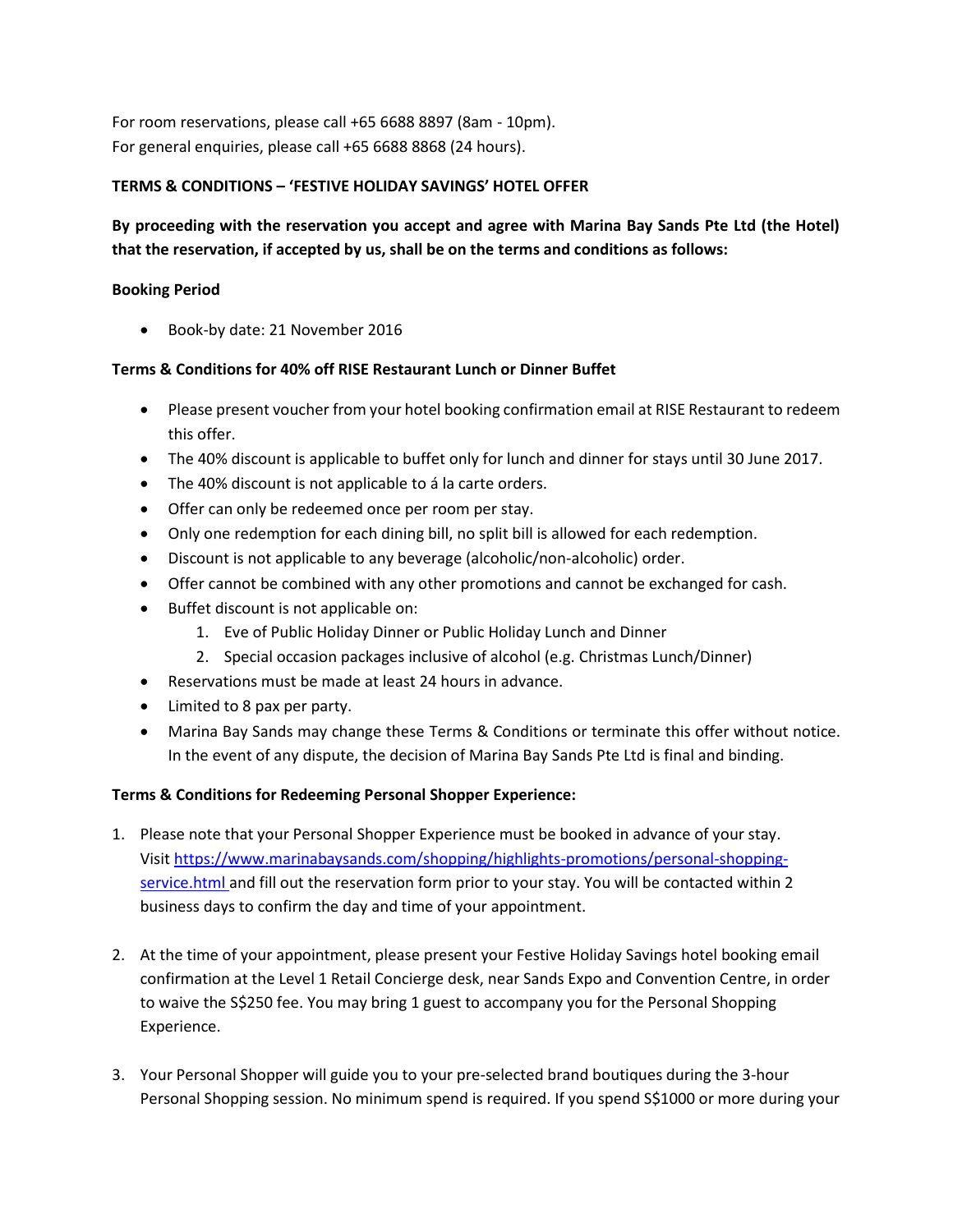session, you will be given a \$\$250 Shopping Voucher.

5. After your session, you will be guided to your complimentary fragrance profiling at Penhaligon's, and then to TWG Tea (at B2 near Prada) for your complimentary TWG High Tea Set. If you choose not to enjoy your tea set at this time, a tea set voucher will be provided with a validity of 6 months.

7. If you do not make an appointment prior to your hotel stay and wish to book your Personal Shopping Experience after check-in, it will still be accepted on a case-by-case basis depending on whether the timeline is reasonable.

### **Rates and Deposit**

- Reservation must be fully prepaid upon booking.
- Reservation is non-cancellable, non-amendable and non-refundable.
- Black-out dates may apply.
- The rates quoted are based on your period of stay. Rates are subject to change as a result of changes in your arrival and/or departure dates.
- Rates quoted are in Singapore Dollars.
- Rate is for 1 or 2 adults only.
- Rates do not include any applicable prevailing government taxes at time of occupancy. The Rates are subject to 10% Service Charge and prevailing Goods and Services Tax.
- The maximum number of guests per room is either 2 adults + 2 children (below 12 years old), or 3 adults. A S\$100++ fee will be charged for each additional adult staying in Deluxe or Premier rooms. A fee of S\$175++ will be charged for each additional adult guest in the Club/Grand Club room or any suite. For your convenience, Club/Grand Club rooms and all suites are equipped with an extra rollaway or pull-out sofa bed when a third adult is occupying the room. However, children, twelve (12) years and under, stay free when sharing a room with an adult as an additional guest.
- Club benefits are not included for children between 6-12 years old and are chargeable upon consumption at the Club55 Lounge.
- A cash deposit of SGD 200 for each night of stay or a valid credit card is required upon check-in for incidentals in addition to full payment of room and tax.
- In the event you complete a booking based on a rate that has been incorrectly posted, the Hotel reserves the right to correct the rate or cancel the reservation at its discretion, and will contact you directly in order to do so.
- Marina Bay Sands may change these terms or terminate this program without notice. In the event of any dispute, the decision of Marina Bay Sands Pte Ltd is final and binding.

# **Eligible Age for Check-in**

You must be at least 18 years of age to check-in and register for a room.

### **Check-in and Check -out Timings**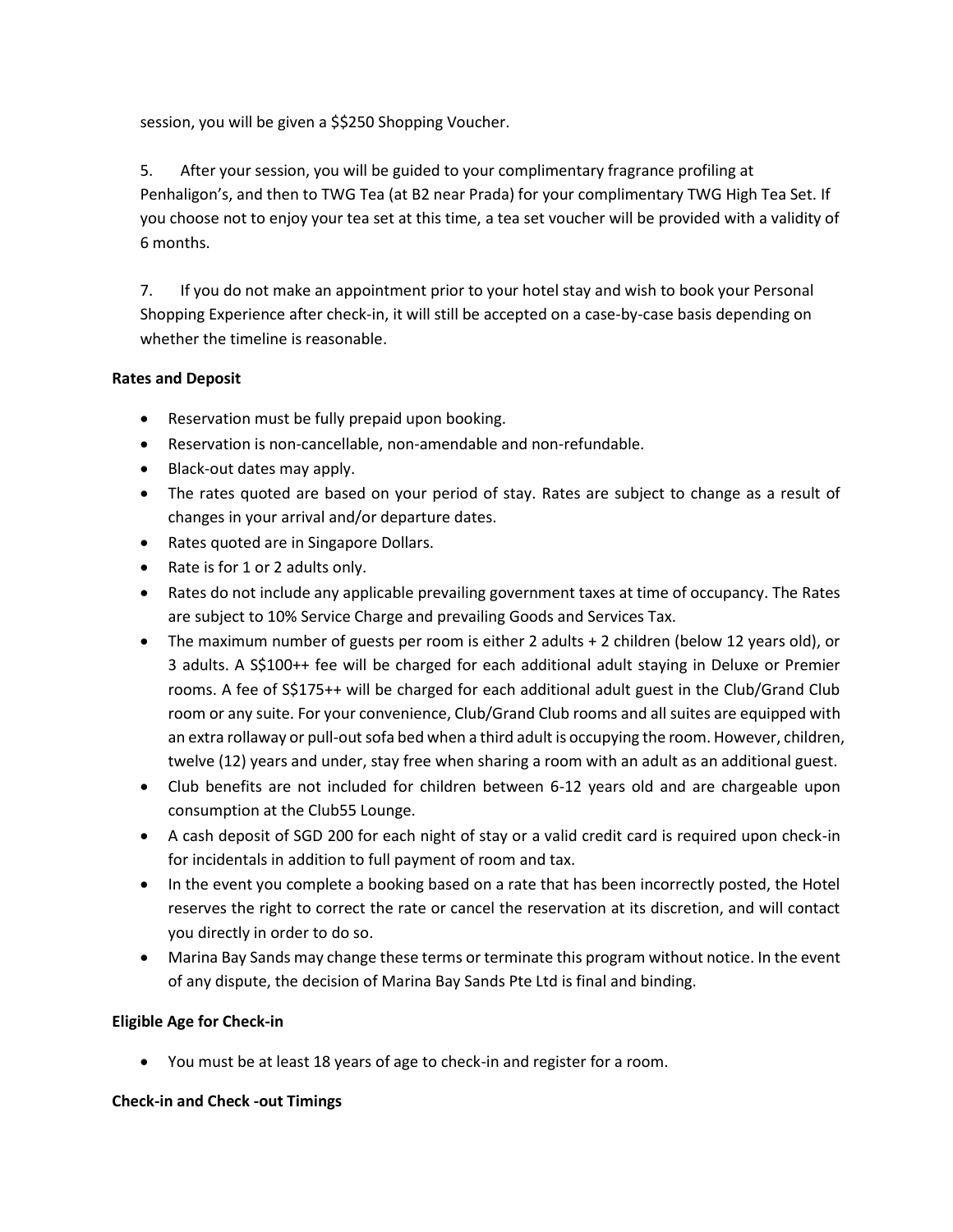- Check-in time is from 3:00pm onwards and check-out time is by 11:00am.
- A valid government issued identification or passport is required at check-in.

### **Early Arrival and Late Departure**

- Should you arrive at the hotel prior to the normal check-in time, please approach the Hotel's Guest Services Desk for assistance in storing your luggage until check-in is available. If arriving early, you are also advised to consider making a reservation for the evening prior to your arrival.
- Late check-outs are available on request subject to room availability and occupancy level.
- Please check with the Hotel's Front Desk at least 24 hours prior to your departure on availability of late check-out. A half-day room charge may be incurred for late check-out between 12pm to 6pm and a full day room charge may be incurred for late check-out after 6pm.

### **Credit Card Information**

- A valid credit card is required to secure your reservation.
- Upon reservation, credit card will be charged for the amount indicated on the booking confirmation page and email.
- The Hotel accepts Visa, MasterCard, American Express, and JCB credit cards. Debit Cards are not accepted. China Union Pay is also accepted.
- With effect from **15 January 2015**, Diners Club credit cards will no longer be accepted for Hotel and other ancillary services as a mode of payment.
- Exchange rates are applicable at time of reservation, but are subject to currency fluctuations and billing will be at the prevailing exchange rate upon completion of your stay.

# **Cancellation Policy**

 Reservations made for this offer require full pre-payment and are non-cancellable, nonamendable and non-refundable. The entire period of your stay, inclusive of nights before and after the dates listed above, will be charged to your credit card upon reservation.

### **Group Reservations**

 For reservations for groups of 10 rooms and above, please email the Hotel at groups@marinabaysands.com.

### **Sands Rewards Lifestyle Membership**

- **Sign-up for FREE Sands Rewards LifeStyle membership<sup>1</sup> to enjoy up to 50% savings and more!** 
	- **Complimentary<sup>2</sup> 1 ArtScience Museum ticket upon purchase of 1 standard ticket.**
	- Up to **15% savings** on Banyan Tree Spa's body massages.
	- **Earn and redeem rewards** at over 175 dining and shopping outlets, hotel stays and more!

### **Breakfast Charge**